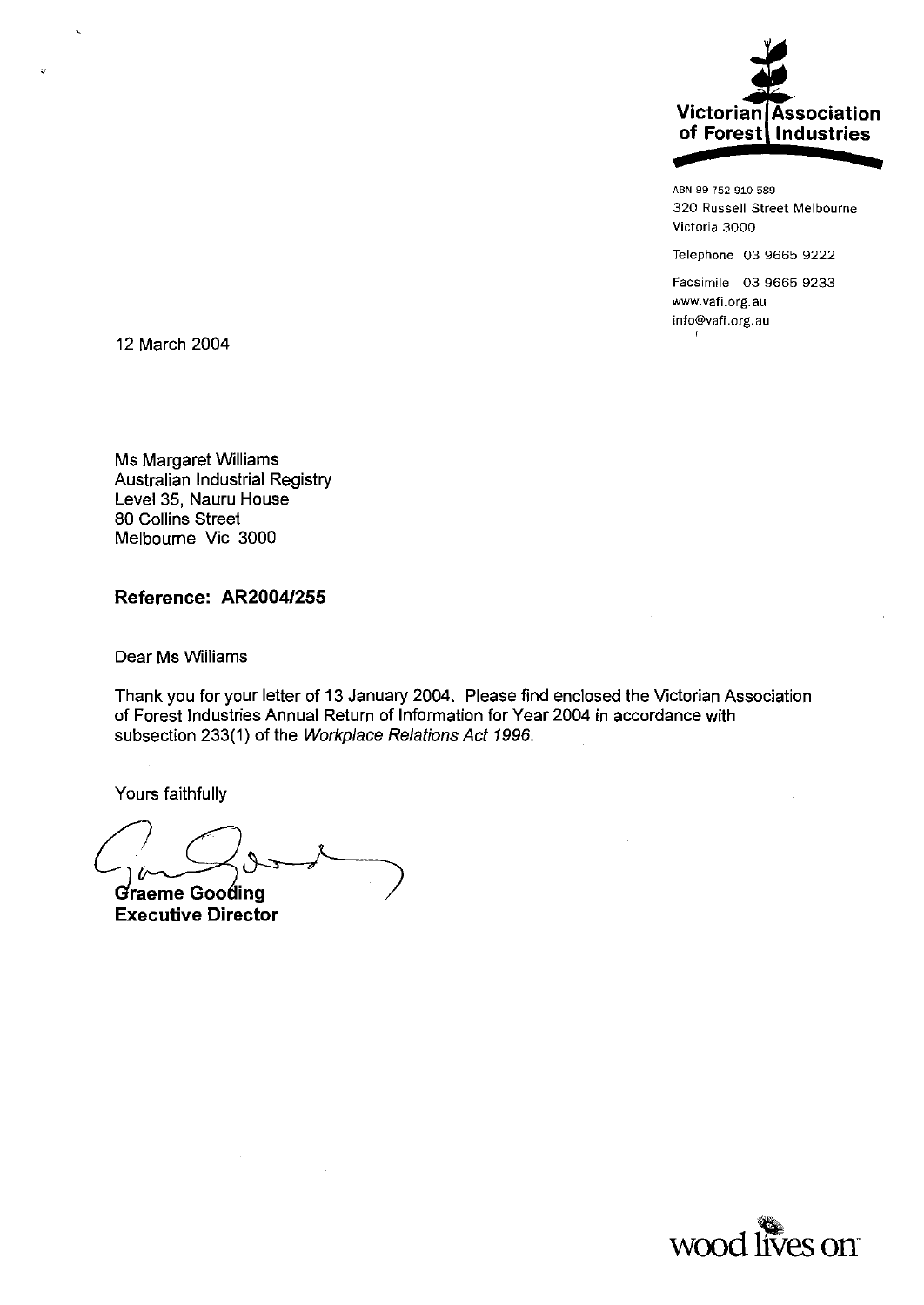## **COMMONWEALTH OF AUSTRALIA**

## **STATUTORY DECLARATION**

I, Gregory Henry McCormack, of

do solemnly and sincerely declare as follows:

- 1. I am the President of the Victorian Association of Forest Industries and am authorised to make this declaration on its behalf.
- 2. The said Association is an Organisation of Employers registered as an organisation pursuant to the provisions of the Workplace Relations Act.
- 3. The Registered Office of the Association is located at 320 Russell Street, Melbourne Victoria 3000.
- 4. The Association has no branches.
- 5. The Organisation has kept and maintained during the immediately preceding calendar year a Register of Members as required by Sub-Sections 230(1 )(a) and (2).
- 6. Nominations for the list of officers shall be called not later than 30 days prior and 20 days prior to the date of the Annual General Meeting to be held on the 19 November 2004. Within 7 days of the close of nominations, each member with voting rights, will be asked to participate in the Association elections.
- 7. The number of members on 31 December 2003 was 51.
- 8. Set out on Attachment "A" is the list of Officers within the organisation as required by Section 230(1)(c) along with the names, postal addresses and occupations of the persons holding such officers for the year 2003/2004.

And I make this solemn declaration by virtue of the Statutory Declarations Act 1959 as amended and subject to the penalties provided by that Act for the making of false statements in statutory declarations conscientiously believing the statements contained in this declaration to be true in every particular.

declaration to be true in every particular.<br>
A **WU COM** 

Declared at *Melloqueve* the *{{* day of March 2004

Before me,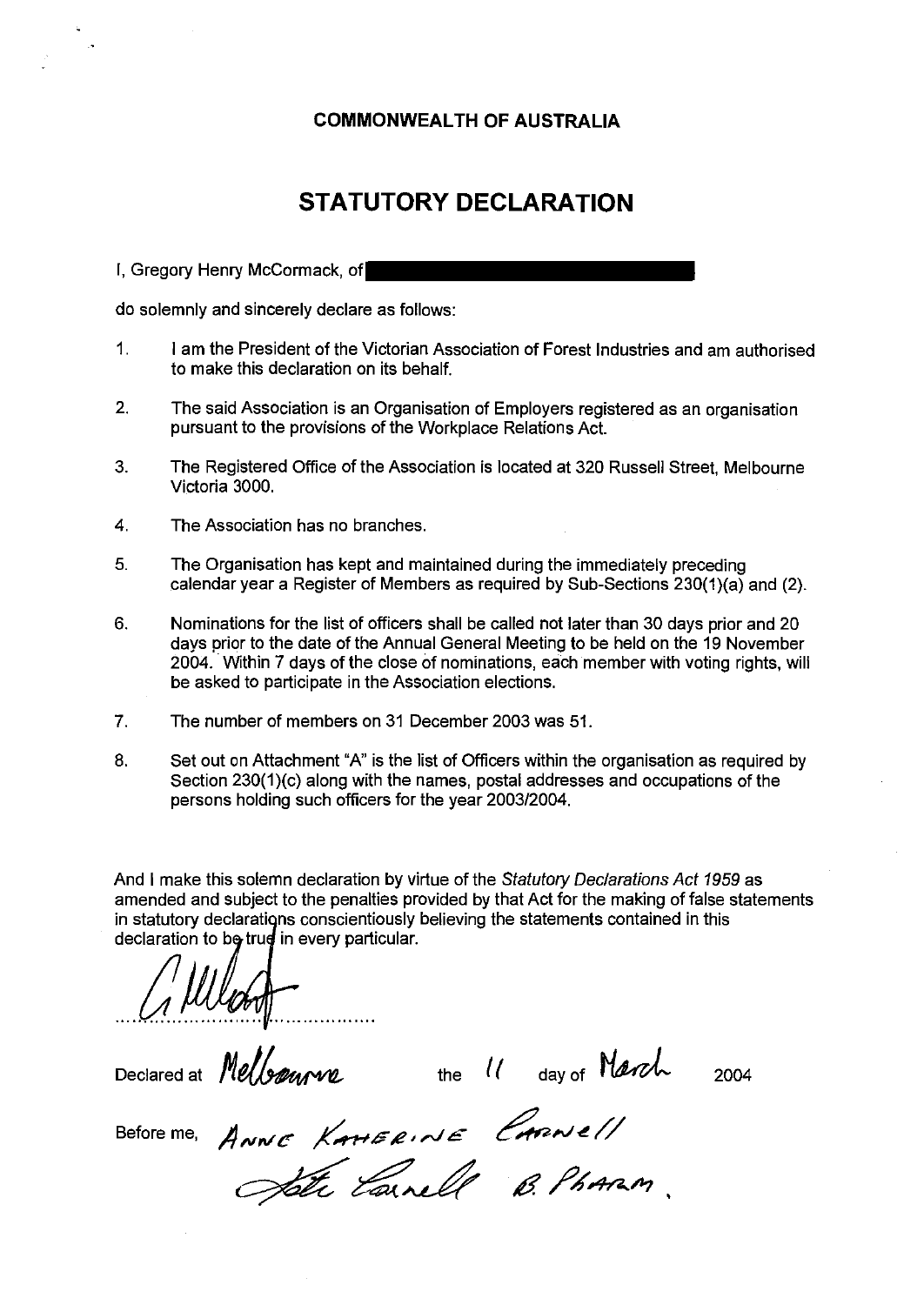# **List of Office Bearers 2003-2004**

 $e^{i\omega}$ 

 $\mathcal{L}_{\mathcal{A}}$ 

| <b>Name</b>            | <b>Office Held</b>                   |                  | <b>Occupation Postal Address</b> |
|------------------------|--------------------------------------|------------------|----------------------------------|
| Mr G McCormack         | President                            | Sawmiller        |                                  |
| Mr D Goding            | <b>Vice President</b>                | Sawmiller        |                                  |
| Mr J Neville Smith     | <b>Vice President</b>                | Sawmiller        |                                  |
| <b>Mrs D Tregoning</b> | <b>Vice President</b>                | <b>Sawmiller</b> |                                  |
| Mr J Swan              | <b>Vice President</b>                | Sawmiller        |                                  |
| Mr P Ward              | <b>Vice President</b>                | <b>Sawmiller</b> |                                  |
| Mr G Demby             | Executive<br><b>Committee Member</b> | Sawmiller        |                                  |
| Mr P Madden            | <b>ECM</b>                           | Sawmiller        |                                  |
| Mr H Crane             | <b>ECM</b>                           | <b>Sawmiller</b> |                                  |
| Mr G Williams          | <b>ECM</b>                           | <b>Sawmiller</b> |                                  |
| Mr.J.Dwyer             | <b>ECM</b>                           | <b>Sawmiller</b> |                                  |
| Mr B Humphreys         | <b>ECM</b>                           | Sawmiller        |                                  |
| Mr J Sparkes           | <b>ECM</b>                           | Sawmiller        |                                  |
| Mr G Proctor           | <b>ECM</b>                           | Sawmiller        |                                  |
| Mr V Hurley            | <b>ECM</b>                           | Sawmiller        |                                  |
| Mr J Micah             | <b>ECM</b>                           | <b>Sawmiller</b> |                                  |
| Mr R Reid              | <b>ECM</b>                           | Sawmiller        |                                  |
| Mr D McNulty           | <b>ECM</b>                           | Sawmiller        |                                  |